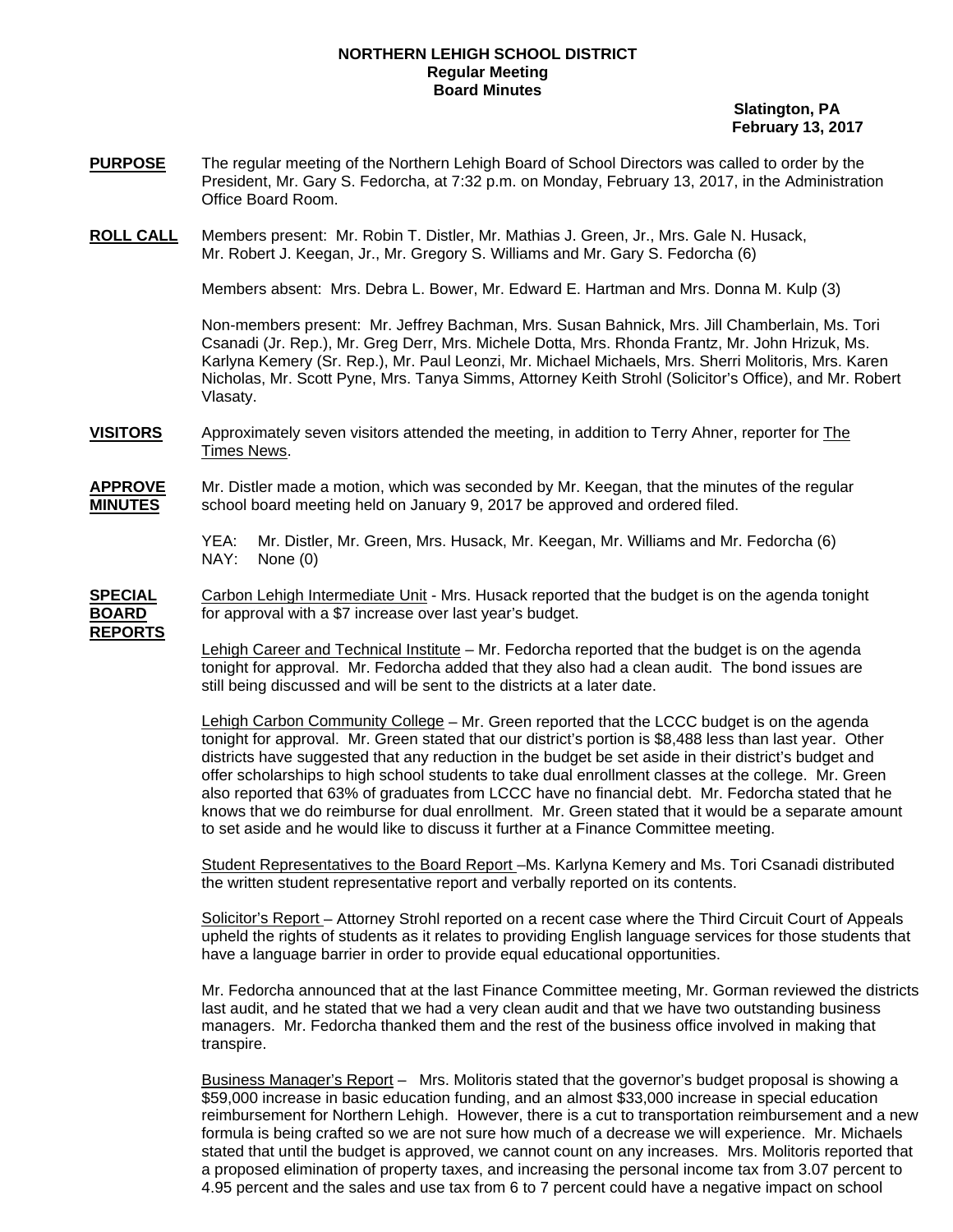

**SPECIAL** districts. Districts would receive an amount equal to their current collection rate that may be adjusted **BOARD** yearly at a rate equal to the cost of living increase. Mrs. Molitoris added that districts would be allowed **REPORTS** to produce tax bills if they have debt service. Northern Lehigh still has debt service that will continue **(cont.)** until 2023-2024 and we would be generating tax bills equal to about 21% of a resident's current tax bill. Of the 500 school districts in Pennsylvania, only 2% of the districts will not have a tax bill. Mrs. Molitoris went on to say that businesses will no longer have to pay property taxes, making them the real winners. Over \$2 billion will have to be funded through personal income tax and sales and use tax. Further complicating the issue, all future construction projects will have to go out for referendum. If the public refuses, we could be looking at inferior structures for our students to be educated. Mrs. Frantz encouraged everyone to contact your legislators and let them know this is not good for education. Mr. Fedorcha added that even senior citizens will feel the increase in sales tax, since everything, including medications would be taxed. Mrs. Molitoris added that on top of all of that, the money would go directly to the state who would have to disperse it to the districts. Mr. Fedorcha added that usually the bigger districts in the state get taken care of first.

> Federal and Other Programs Update – Mrs. Nicholas gave a mid-year report on the K-6 pilot study for English/language arts. The two elementary principals updated the Education/Policy committee by presenting the teachers' surveys and assessment data. At this point, there is no conclusive data supporting one series over another. Both programs are very rigorous and include a great deal of problem solving and critical thinking. The study will continue until the end of the year and Mrs. Nicholas will report the results.

 Superintendent's Report - Mr. Michaels announced that last week was National School Counselors week. The school counselors district-wide are hard-working and do a great job with our students.

Mr. Michaels announced that he is recommending June 9, 2017 as graduation.

 Mr. Fedorcha stated that Mr. Michaels did an excellent job with the recent snow calls by letting parents know ahead of time. Mr. Williams added, that as a parent, he will never complain about making the call the night before.

Mr. Fedorcha reported that an executive session was held prior to tonight's meeting to discuss personnel issues.

**PERSONNEL** Mr. Keegan made a motion, which was seconded by Mr. Distler that the Board of Education approves the following personnel items:

Retirement Accept the retirement resignation of Robert Kroboth from his position as High School Middle Shift Resignation Custodian, effective the end of the work day, January 31, 2018. Contract language states that R. Kroboth custodial/maintenance employees who have worked for the district more than 20 years and give notice to the district 12  $\frac{1}{2}$  months prior to retirement date shall receive an additional \$500.00 upon retirement. Mr. Kroboth will retire in January, 2018 after 27 years of service at the Northern Lehigh School District.

K. Ahner Accept the resignation of Kris Ahner from her position as High School Transitional Learning Support Teacher effective the end of the contractual work day of the 2016- 2017 school year.

| Appointment   | Sarah Fink<br>Temporary Vacancy Replacement |                                                                                                              |  |
|---------------|---------------------------------------------|--------------------------------------------------------------------------------------------------------------|--|
| Instructional | Assignment:                                 | Slatington Elementary School 4 <sup>th</sup> Grade Teacher<br>replacing an employee on family medical leave. |  |
|               | Salary:                                     | Substitute Teacher Rate Days 1-30; Day 31 and                                                                |  |
|               |                                             | beyond \$46,875.00 prorated (Step 1 Bachelors on the                                                         |  |
|               |                                             | 2016-2017 CBA Salary Schedule)                                                                               |  |
|               | Effective:                                  | On or about February 21, 2017                                                                                |  |
|               | <b>Termination Date</b>                     | On or about May 12, 2017                                                                                     |  |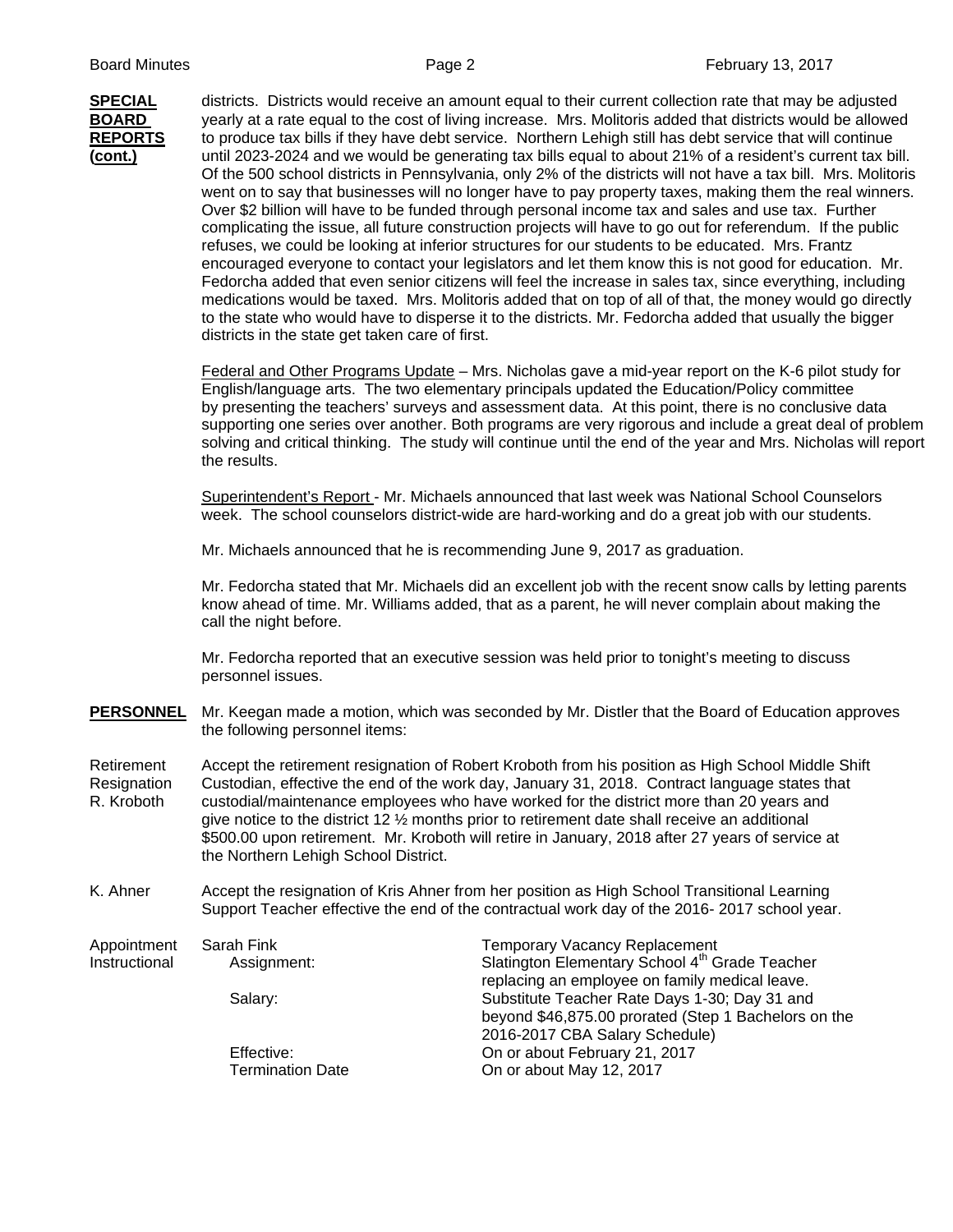| <b>PERSONNEL</b><br>(cont.)<br><b>District Wide</b><br><b>TVR</b><br>Permanent | Approve the following individuals as District Wide Temporary Vacancy Replacement Permanent<br>Substitute Teachers for the remainder of the 2016-2017 school year, replacing permanent<br>substitute teachers in full time teaching positions until the end of the year. They will be paid a<br>daily per diem rate of \$120 and will receive district health benefits according to the Affordable<br>Health Care Act regulations with co-payment amounts equivalent to that of district personnel: |  |  |
|--------------------------------------------------------------------------------|----------------------------------------------------------------------------------------------------------------------------------------------------------------------------------------------------------------------------------------------------------------------------------------------------------------------------------------------------------------------------------------------------------------------------------------------------------------------------------------------------|--|--|
| <b>Substitutes</b>                                                             | Dakota Miller<br><b>Scott Valentine</b>                                                                                                                                                                                                                                                                                                                                                                                                                                                            |  |  |
| Game<br>Workers<br>2016-2017                                                   | Motion to appoint the following people as Game Workers for the 2016-2017 school year. Game<br>workers consist of ticket sellers and takers, game announcers, scoreboard operators, timers,<br>field judges, and scorekeepers. Rate of pay is consistent with the rates approved on the<br>2016-2017 Supplementary Personnel Salary Schedule.                                                                                                                                                       |  |  |
|                                                                                | <b>Matthew Davis</b><br>Robyn Pristash                                                                                                                                                                                                                                                                                                                                                                                                                                                             |  |  |
| Substitute<br>Non-Instruct-<br>ional                                           | Approve the following individual as substitute secretary/aide for the 2016-2017 school year at<br>the 2016-2017 substitute rate as approved on the Supplemental Personnel Salary Schedule:                                                                                                                                                                                                                                                                                                         |  |  |
|                                                                                | Kelsey Follweiler*<br>*Pending Verification of Missing Personnel File Items                                                                                                                                                                                                                                                                                                                                                                                                                        |  |  |
|                                                                                | YEA:<br>Mr. Distler, Mr. Green, Mrs. Husack, Mr. Keegan, Mr. Williams and Mr. Fedorcha (6)<br>NAY:<br>None $(0)$                                                                                                                                                                                                                                                                                                                                                                                   |  |  |
| <b>POLICY</b>                                                                  | Mr. Greg Williams made a motion, which was seconded by Mrs. Husack, that the Board of Education<br>approves the following policy items:                                                                                                                                                                                                                                                                                                                                                            |  |  |
| <b>Field Trips</b>                                                             | Spanish Club – High School – New York City, NY – March 30, 2017 – This trip is fully funded by<br>Spanish Club Students.                                                                                                                                                                                                                                                                                                                                                                           |  |  |
|                                                                                | Senior Class Trip - High School - Six Flags Great Adventure - Jackson, NJ - May 26, 2017 -<br>This trip is fully funded by Class of 2017 Students.                                                                                                                                                                                                                                                                                                                                                 |  |  |
|                                                                                | National Honor Society - Ellis Island - New York City, NY - June 2, 2017 - This trip is fully<br>funded by National Honor Society Students.                                                                                                                                                                                                                                                                                                                                                        |  |  |
| <b>Board Policy</b><br>First<br>Reading                                        | Approve school board policy #103 – Programs – Nondiscrimination in School and Classroom<br>Practices, as presented after first reading.                                                                                                                                                                                                                                                                                                                                                            |  |  |
|                                                                                | Approve school board policy #248 - Pupils - Unlawful Harassment, as presented after first reading.                                                                                                                                                                                                                                                                                                                                                                                                 |  |  |
|                                                                                | Approve school board policy #251 - Pupils - Homeless Students, as presented after first reading.                                                                                                                                                                                                                                                                                                                                                                                                   |  |  |
|                                                                                | Approve school board policy #255 - Pupils - Educational Stability for Children in Foster Care, as<br>presented after first reading.                                                                                                                                                                                                                                                                                                                                                                |  |  |
|                                                                                | Approve school board policy #348 - Employees - Unlawful Harassment, as presented after first<br>reading.                                                                                                                                                                                                                                                                                                                                                                                           |  |  |
|                                                                                | Mr. Distler, Mr. Green, Mrs. Husack, Mr. Keegan, Mr. Williams and Mr. Fedorcha (6)<br>YEA:<br>NAY:<br>None $(0)$                                                                                                                                                                                                                                                                                                                                                                                   |  |  |
| <b>CONFER-</b><br><b>ENCES</b>                                                 | Mr. Distler made a motion, which was seconded by Mr. Williams, that the Board of Education<br>approves the following conference:                                                                                                                                                                                                                                                                                                                                                                   |  |  |
|                                                                                | Michele Dotta - PDE Conference 2017 Making a Difference: Educational Practices that Work! -                                                                                                                                                                                                                                                                                                                                                                                                        |  |  |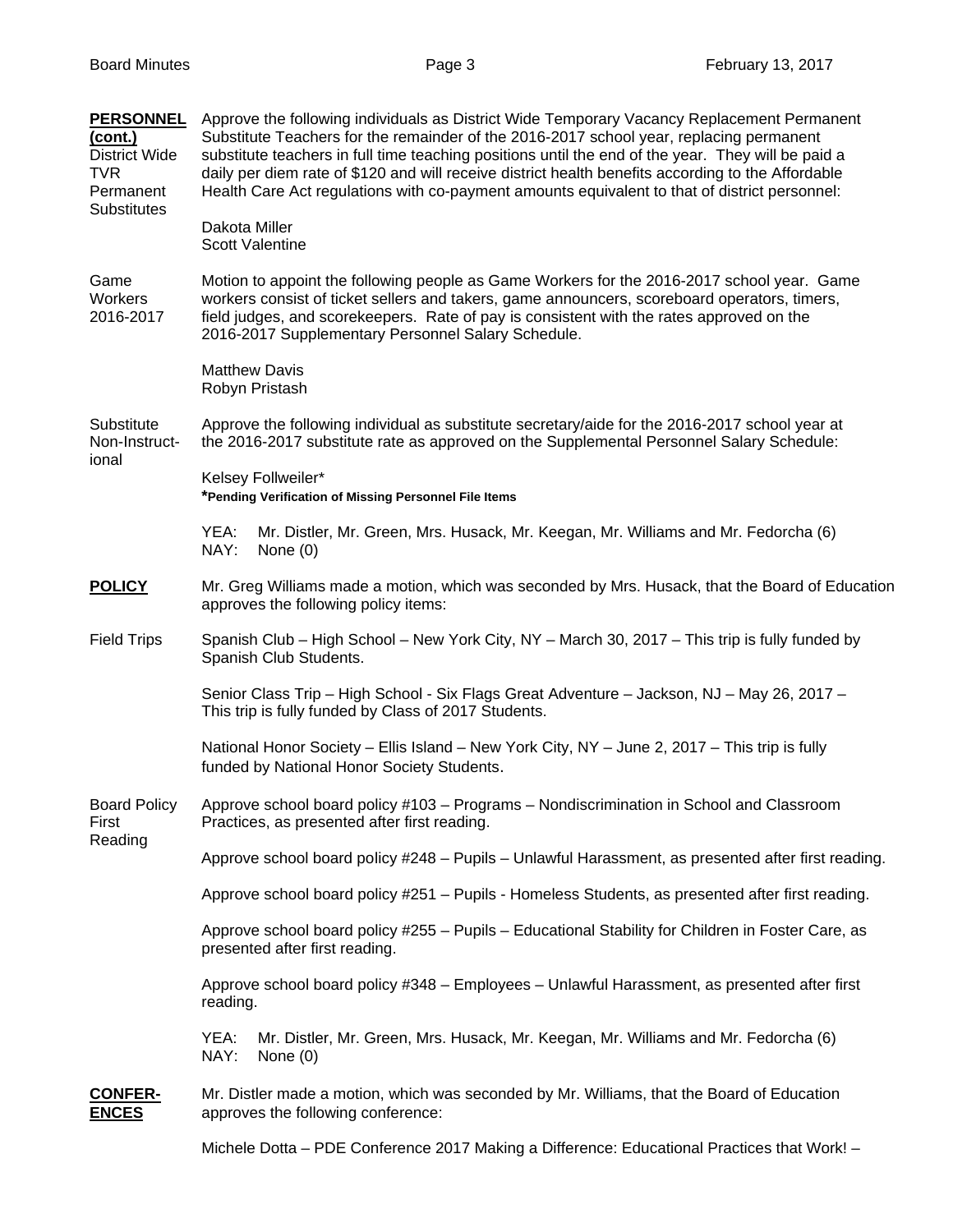| <b>Board Minutes</b>                                                    | Page 4                                                                                                                                                                                                                                                                                                                                                                                                                                                                                                                                                                                                                                                                                                      | February 13, 2017 |
|-------------------------------------------------------------------------|-------------------------------------------------------------------------------------------------------------------------------------------------------------------------------------------------------------------------------------------------------------------------------------------------------------------------------------------------------------------------------------------------------------------------------------------------------------------------------------------------------------------------------------------------------------------------------------------------------------------------------------------------------------------------------------------------------------|-------------------|
| <b>CONFER-</b>                                                          | March 9-10, 2017 - Hershey Lodge & Convention Center - Hershey, PA - Registration: \$139.00;<br>Lodging: \$143.19; Meals: \$33.00, Travel: \$83.00 - Total Approximate Cost: \$398.19 - Funding:<br><b>Special Education Budget</b><br>Lynn Haab -PSEA 2017 Special Education Conference - March 3-4, 2017 - Omni Bedford,                                                                                                                                                                                                                                                                                                                                                                                  |                   |
| <b>ENCES</b><br>(cont.)                                                 | Springs Resorts - Bedford, PA - Registration: \$30.00; Travel: \$196.88 - Total Approximate Cost:<br>\$226.88 - Funding Curriculum & Instruction Budget.                                                                                                                                                                                                                                                                                                                                                                                                                                                                                                                                                    |                   |
|                                                                         | Sherri Molitoris - 31 <sup>st</sup> Annual PASPA Conference: War Stories II, The Battle Continues -<br>March 1-3, 2017 - Harrisburg-Hershey Sheraton Hotel - Harrisburg, PA - Registration:<br>\$645.00; Lodging: \$197.58; Travel: \$90.52 - Total Approximate Cost: \$933.10 - Funding:<br><b>Business Office Budget</b>                                                                                                                                                                                                                                                                                                                                                                                  |                   |
|                                                                         | Krystle-Dawn Tiedeman - Pennsylvania Excellence in eLearning Forum - March 16-17, 2017<br>- Sands Resort - Bethlehem, PA. There is no cost for this conference.                                                                                                                                                                                                                                                                                                                                                                                                                                                                                                                                             |                   |
|                                                                         | YEA:<br>Mr. Distler, Mr. Green, Mrs. Husack, Mr. Keegan, Mr. Williams and Mr. Fedorcha (6)<br>NAY:<br>None $(0)$                                                                                                                                                                                                                                                                                                                                                                                                                                                                                                                                                                                            |                   |
| <b>CURRIC-</b><br><b>ULUM AND</b><br><b>INSTRUC-</b>                    | Mr. Williams made a motion, which was seconded by Mr. Keegan, that the Board of Education<br>approves the following curriculum and instruction item:                                                                                                                                                                                                                                                                                                                                                                                                                                                                                                                                                        |                   |
| <b>TION</b>                                                             | Mr. Williams added that at the next Education/Policy committee meeting in April they will be<br>discussing the possibility of adjusting graduation requirements.                                                                                                                                                                                                                                                                                                                                                                                                                                                                                                                                            |                   |
| <b>High School</b><br>Program of<br><b>Studies</b>                      | Approve the High School Program of Studies Book for 2017-2018 school year as presented<br>and recommended by Administration.                                                                                                                                                                                                                                                                                                                                                                                                                                                                                                                                                                                |                   |
| 2017-2018                                                               | YEA:<br>Mr. Distler, Mr. Green, Mrs. Husack, Mr. Keegan, Mr. Williams and Mr. Fedorcha (6)<br>NAY:<br>None $(0)$                                                                                                                                                                                                                                                                                                                                                                                                                                                                                                                                                                                            |                   |
| <b>FINANCIAL</b>                                                        | Mr. Distler made a motion, which was seconded by Mrs. Husack, that the Board of Education<br>approves the following financial items:                                                                                                                                                                                                                                                                                                                                                                                                                                                                                                                                                                        |                   |
| Financial<br>Reports                                                    | Approve the following financial reports:<br>General Fund Account month of December, 2016<br>NLMS Student Activities Account month of December, 2016<br>NLHS Student Activities and Scholarship Account month of December, 2016                                                                                                                                                                                                                                                                                                                                                                                                                                                                              |                   |
| List of<br><b>Bills</b>                                                 | Approve the Following List of Bills:<br>General Fund months of January & February, 2017<br>Cafeteria Fund months of January & February, 2017<br>Refreshment Stand month of January, 2017                                                                                                                                                                                                                                                                                                                                                                                                                                                                                                                    |                   |
| Community<br>College<br>2017-2018                                       | Lehigh Carbon Approve a resolution regarding the 2017-2018 Lehigh Carbon Community College Sponsor<br>contribution Budget. Total expenditures equal \$6,186,337.00 which represents no change over<br>the 2016-2017 budget. Northern Lehigh's share of the total budget is \$197,196.00, a decrease<br>of \$8,488.00 or (-4.1%). A copy of the budget was distributed electronically January 5, 2017.                                                                                                                                                                                                                                                                                                       |                   |
| Intermediate<br>Unit<br>2017-2018<br><b>Budget</b>                      | Carbon-Lehigh Approve a resolution regarding the 2017-2018 Carbon Lehigh Intermediate Unit Operational<br>and Program Services budget. Total expenditures equal \$3,212,643.00 an increase of<br>\$78,510.00 over the 2016-2017 budget. Northern Lehigh's share is proposed to be<br>\$19,785.00 an increase of \$7.00 from the 2016-2017 budget. A copy of the budget was distributed<br>electronically on February 1, 2017.                                                                                                                                                                                                                                                                               |                   |
| Lehigh Career<br>& Technical<br>Institute<br>2017-2018<br><b>Budget</b> | Approve a resolution regarding the Lehigh Career & Technical Institute general fund budget and<br>Academic Center expenditures for the 2017-2018 school year. The general fund budget total<br>is \$26,259,100.00, an increase of \$651,800. Northern Lehigh School District's portion of the<br>2017-2018 general fund budget is \$904,889.00, a decrease of \$8,188.00. The expenditures for the<br>Academic Center budget for the period of July 1, 2017 through June 30, 2018 total \$1,746,300.00, an<br>increase of \$88,800.00. There is no cost to Northern Lehigh School for the Academic Center budget.<br>A copy of the budget was distributed to board members electronically February 7, 2017. |                   |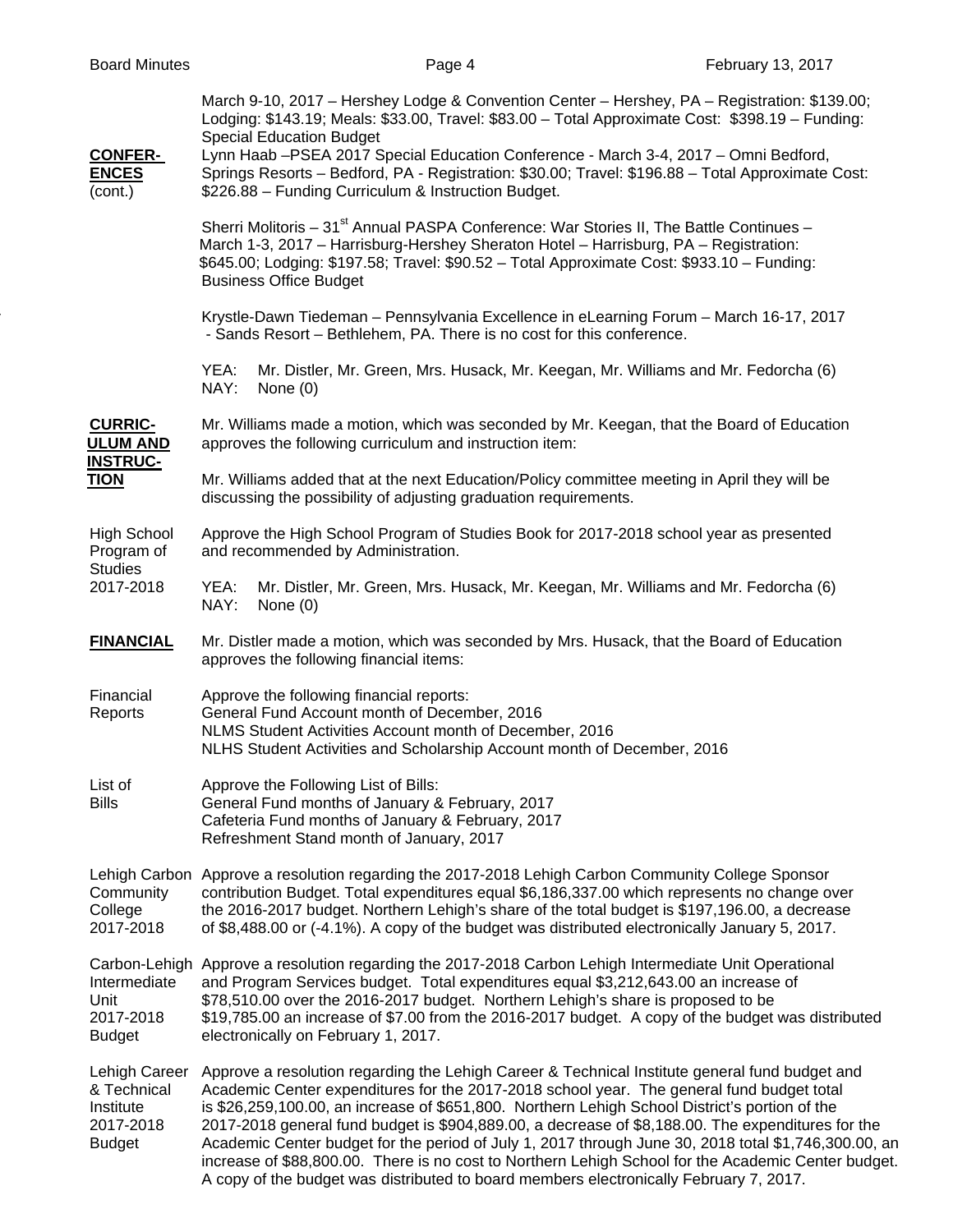| Single Audit<br>2015-2016                                                                | Accept the 2015-2016 audit and management report for the single audit ending June 30, 2016.<br>A copy of the audit was distributed at the January 9, 2017 school board meeting.                                                                                                                                       |  |  |
|------------------------------------------------------------------------------------------|-----------------------------------------------------------------------------------------------------------------------------------------------------------------------------------------------------------------------------------------------------------------------------------------------------------------------|--|--|
| <b>FINANCIAL</b><br>(cont.)<br>K-12 Services<br>Agreement                                | Authorize Administration to enter into a three year agreement with K-12 Services, Inc. for third<br>party procurement specialist services for the procurement of school food service commercial<br>and commodity foods and supplies in accordance with the Le-Nor-Co Purchasing Cooperative<br>Request for Proposals. |  |  |
|                                                                                          | YEA:<br>Mr. Distler, Mr. Green, Mrs. Husack, Mr. Keegan, Mr. Williams and Mr. Fedorcha (6)<br>NAY:<br>None (0)                                                                                                                                                                                                        |  |  |
| <b>FINANCIAL</b><br><u>(cont.)</u><br><b>KCBA</b><br><b>Building</b><br><b>Entrances</b> | Mr. Keegan made a motion, which was seconded by Mr. Distler, that the Board of Education approves<br>the following financial items:                                                                                                                                                                                   |  |  |
|                                                                                          | Authorize Administration to enter into a contract with KCBA Architects to design, engineer<br>and assist with the bidding of upgrades to secure front building entrances at a cost not to exceed<br>\$50,000.00.                                                                                                      |  |  |
| Snyder<br>Hoffman<br><b>Waste Water</b><br><b>Lift Station</b>                           | Authorize Administration to enter into a contract with Snyder Hoffman and Associates to design,<br>engineer and assist with the bidding of the waste water lift station replacement at the High School<br>at a cost not to exceed \$5,610.00.                                                                         |  |  |
| Snyder<br>Hoffman<br>Oil Tank Re-<br>Placement<br>HS & MS                                | Authorize Administration to enter into a contract with Snyder Hoffman and Associates to design,<br>engineer and assist with the bidding of the oil tank replacement at the Middle School and High School<br>at a cost not to exceed \$16,320.00.                                                                      |  |  |
| <b>Center Stage</b><br><b>HS Stage</b>                                                   | Authorize Administration to enter into a contract with Center Stage Lighting & Rigging, Inc.,<br>to design, engineer and assist with the High School stage upgrade and replacement of the<br>curtains, lighting and rigging at a cost not to exceed \$8,000.00.                                                       |  |  |
|                                                                                          | YEA:<br>Mr. Distler, Mr. Green, Mrs. Husack, Mr. Keegan, Mr. Williams and Mr. Fedorcha (6)<br>NAY:<br>None $(0)$                                                                                                                                                                                                      |  |  |
| <b>INFOR-</b><br><b>MATION</b>                                                           | Minutes of the Carbon Lehigh Intermediate Unit #21 Board of Directors meeting held on December<br>19, 2016 was distributed.                                                                                                                                                                                           |  |  |
|                                                                                          | Minutes of the Lehigh Carbon Community College Board of Trustees meeting held on December 1,<br>2016, and January 5, 2017, were distributed.                                                                                                                                                                          |  |  |
|                                                                                          | Minutes of the Lehigh Career & Technical Institute Joint Operating Committee meeting held on<br>December 14, 2016, were distributed.                                                                                                                                                                                  |  |  |
| <b>ADJOURN-</b><br><b>MENT</b>                                                           | Mr. Distler made a motion, which was seconded by Mr. Williams, that the regular meeting of<br>the Northern Lehigh School District Board of School Directors is adjourned at 8:02 p.m.                                                                                                                                 |  |  |
|                                                                                          | YEA:<br>Mr. Distler, Mr. Green, Mrs. Husack, Mr. Keegan, Mr. Williams and Mr. Fedorcha (6)<br>NAY:<br>None $(0)$                                                                                                                                                                                                      |  |  |
|                                                                                          |                                                                                                                                                                                                                                                                                                                       |  |  |

Respectfully submitted,